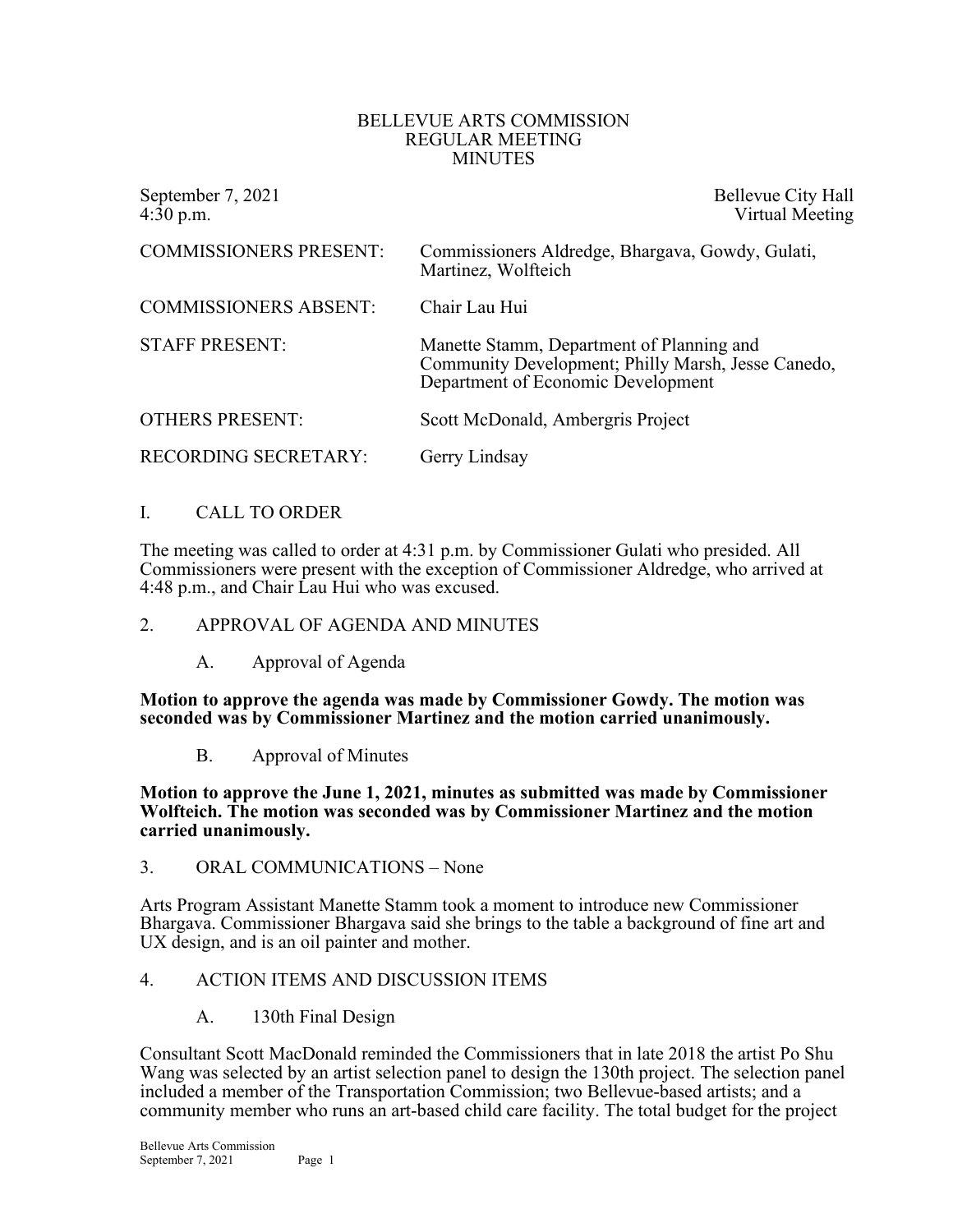is \$200,000, 20 percent of which is allocated for design and engineering to get ready for fabrication and installation. The Commission approved the concept in late 2020, which is derived from the BelRed declination between magnetic north and true north. The declination was applied to a tonal circle used to develop a unique sound element. The design involves a stainless steel sphere with a trumpet-like shape with a point coming closer to the user. A light above the piece turns on when a person approaches. The final design budget fits within the overall project budget.

Mr. MacDonald shared with the Commissioners the site layout along 130th Avenue NE where the work will be sited. He noted that the artist has been working in collaboration with the design team that is focused on 130th Avenue NE between Bel-Red Road up to Northup Way. The selected site intersects with the western edge of the coming light rail station. The sidewalk paving pattern was developed by the artist and the urban designers for the streetscape project and it is derived from the tonal scale and the unique signature assigned to BelRed. A sample of the sound was played for the Commission and it was explained that singers from BelRed will ultimately lend their voices to the project for layering into a unique soundscape. The sound will play only a someone approaches the artwork, and it will only be loud enough to be heard by persons immediately adjacent to the piece. All of the necessary technology will be included in the sphere, where there is also an access panel. System resets will be able to be done remotely via wi-fi. The overall structure will be easy to maintain.

If the Commission recommends approval of the final design, work will begin on contracting for the fabrication and installation. The contract will need to be approved by the City Council, which can take some time. Installation of the piece is anticipated for 2023 following completion of 130th Avenue NE ahead of the light rail station opens. While the Commission will be kept updated as the project moves forward, no additional action will be required by the Commission.

Commissioner Gulati asked if there have been discussions with the artist about how the sculpture will be maintained in terms of wear and tear. Mr. MacDonald said the recommendation is that the work should have an annual cleaning as part of the maintenance plan. Nationally within the huge array of stainless steel objects in public spaces, the 130th work falls on the lower end of necessary maintenance. Some structures, like Cloud Gate in Chicago, require weekly cleaning. Stainless steel is a very durable material.

Commissioner Aldredge commented that while stainless steel is one of the most expensive components artists work with and is difficult to work with, it is extremely durable. She said she uses stainless steel often when bringing together different kinds of metals because it does not have galvanic action.

Commissioner Aldredge asked if the work will be coating with an anti-graffiti coating. Mr. MacDonald said that has not been determined yet. He noted that Bellevue has not traditionally used anti-graffiti coating on steel sculptures, and pointed out that where it has been used it has failed. Commissioner Aldredge said she felt the sculpture could be vulnerable to being tagged, and with such a highly polished surface it would be challenging to clean. Mr. MacDonald suggested that given the sculpture's location and its call for personal interaction, tagging will be far less likely to occur. Where tagging with paint occurs, a light polishing can remove it. If someone gouges their name into the piece it will be more difficult to address.

A motion to recommend the approval of final design of the 130th Streetscape Artwork by Po Shu Wang was presented was made by Commissioner Wolfteich. The motion was seconded by Commissioner Gulati and the motion carried unanimously.

B. Downtown Utility Box Wraps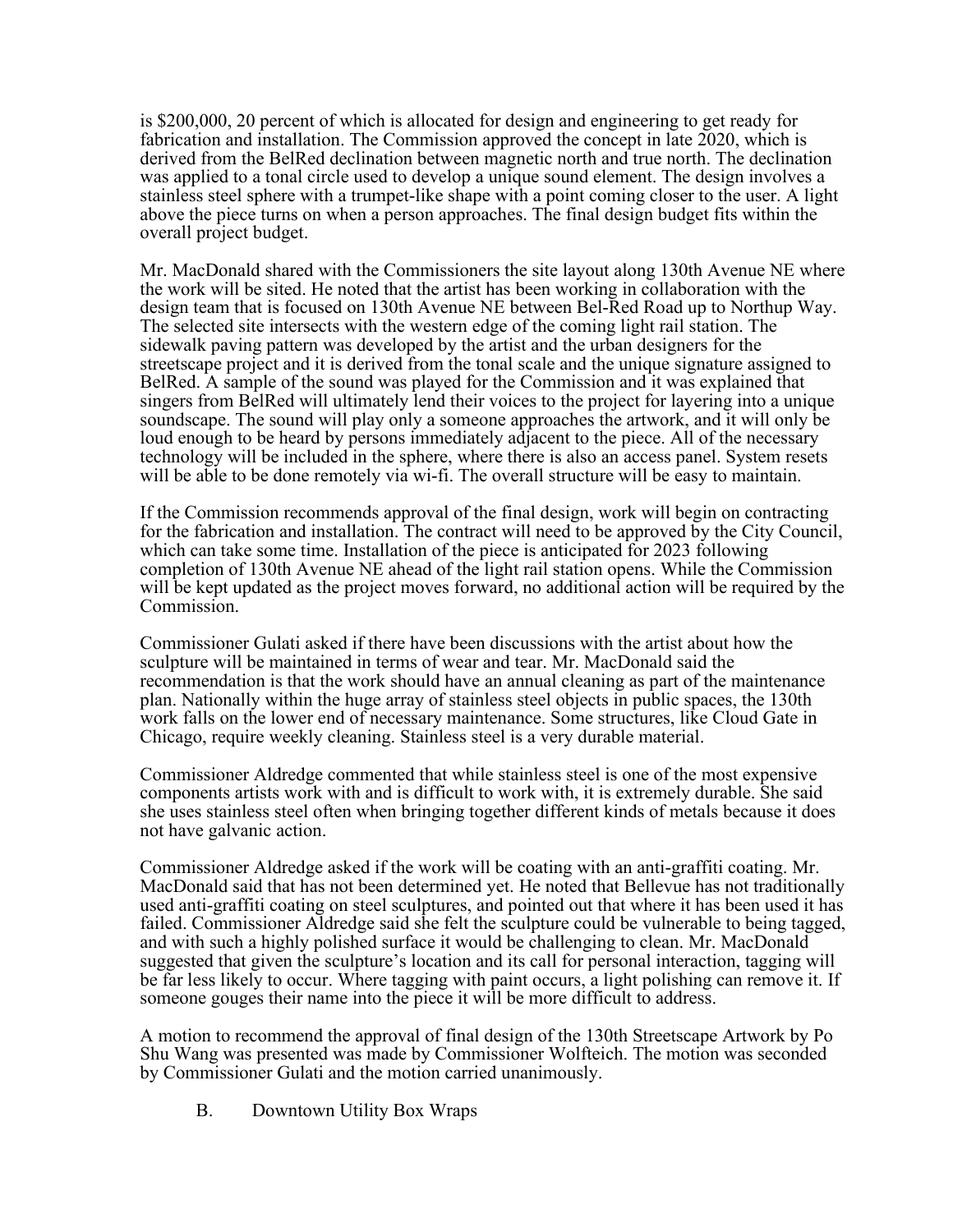Ms. Stamm said the first phase of the utility box wrap program would conclude during the month of September, weather permitting. She said there have been many positive comments received to date about the wraps that have been completed in BelRed. The call that went out greatly assisted in getting more artists on the Eastside Artist Roster.

The Downtown phase of the project will involve a similar call for high-quality digital or scanned artworks. The submissions to the call will be restricted to King County if so desired, though it could potentially be opened to other counties as well. The project budget for the Downtown is \$40,000, funded entirely through a donation from Amazon. Artists selected will receive a stipend depending on the box size. It is possible the call could cover additional service boxes in various parks in the Downtown. Boxes set to be replaced with upcoming development will not be wrapped. In all, eight to ten boxes will be wrapped.

Ms. Stamm said she would present the call at the Commission's meeting in October. If approved, the call will be advertised and submissions will be collected. The call will close in November and the review panel will begin its work and make selections in December. The recommended artists will be presented to the Commission for approval in January. Production and installation will span the months between February and June.

Commissioner Gulati asked if the comments received from the public were in regard to certain utility box wraps as opposed to others. She also asked if artists who were selected for wraps in BelRed could apply again for the Downtown project, and she asked about opening the call to other counties. Ms. Stamm said her thinking was that the call should include artists in King County and the immediately surrounding counties, though she said it could also be limited to just King County. She said artists who previously were selected to do wraps in BelRed would still be eligible for the Downtown phase of the project. The response to the first call was very strong; even though it was limited only to Eastside artists, between 80 and 100 applied. In the end, six artists were selected to wrap eight boxes.

Commissioner Aldredge asked what the response was on the part of the artists to being involved in the experience. Ms. Stamm said the artists selected ranged from having done similar projects in the past to having no public art experience in the past. For those with past experience, they had set ideas for how things should be run. For the most part, the feedback was very positive. The feedback from the artists without public art experience was all positive. Feedback from the public has also been positive overall.

Commissioner Aldredge commented that the task of the Commission is to encourage art in Bellevue. It has been a struggle to create and expand the Eastside Artists Roster. The utility box wrap project is a great way to reach into the local arts community. She said she was inclined to keep the call restricted to those on the Eastside Artists Roster, which by definition limits who can apply. Commissioner Gulati agreed.

Commissioner Gulati pointed out that the pandemic has pushed some Eastside residents out of their homes and therefore out of the Eastside zone. She asked if limiting the call to those on the Eastside Artists Roster would be doing some artists a disservice. Ms. Stamm said she did not have the capacity to take on the task of verifying that artists who apply used to live on the Eastside and were pushed out by the pandemic. She said she would give the issue some consideration and report back at the next Commission meeting.

Economic Development Strategist Jesse Canedo said he would work with Ms. Stamm to see what would be possible from a logistics and administrative perspective. He stated, however, that it would be very difficult to include folks who have moved, and noted that including them could become a slippery slope in terms of where to draw the line. The city could also be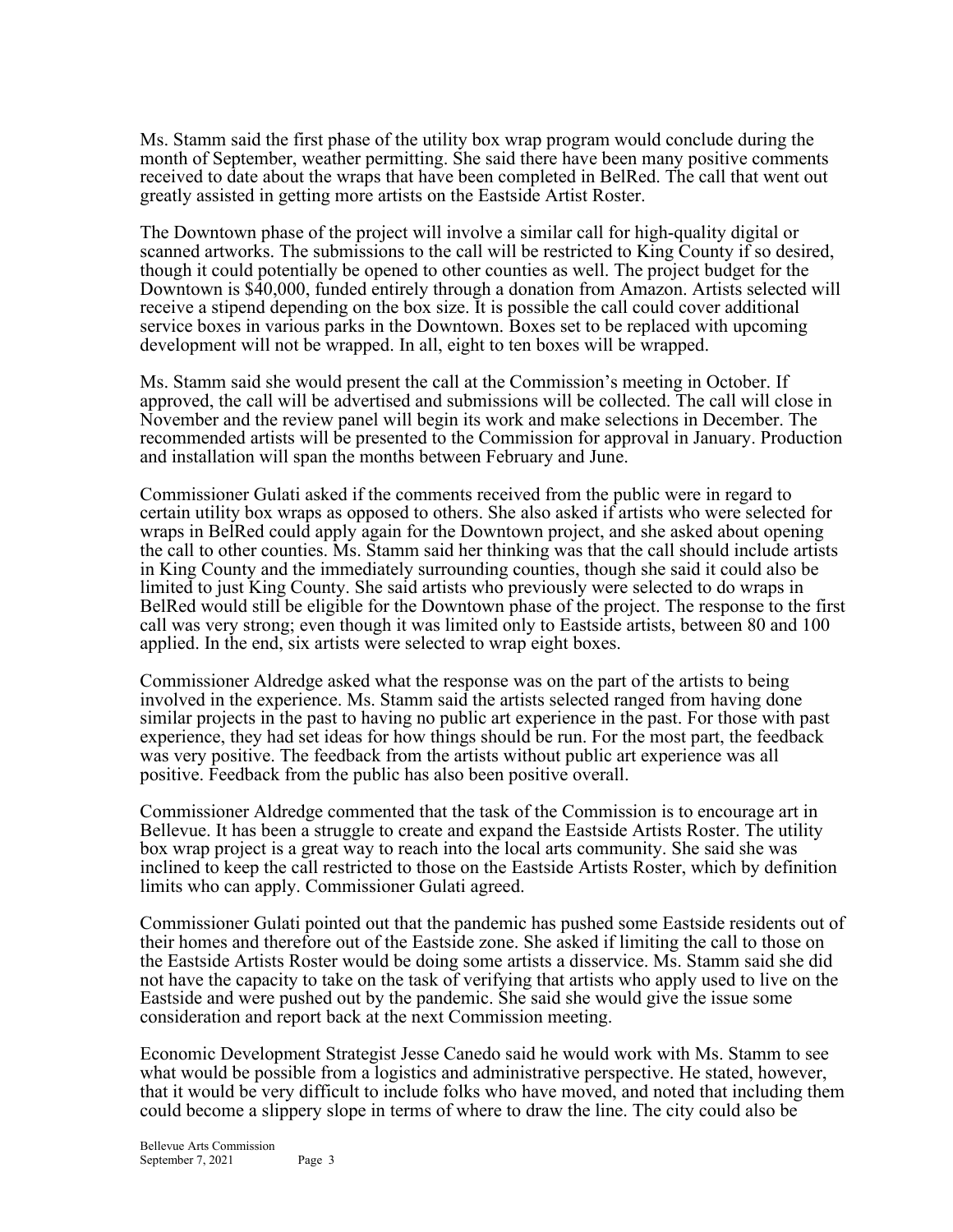exposed to some legal liability by going down that path. He proposed keeping the focus to those who are actively registered on the Eastside Artists Roster or opening the call to the surrounding counties.

Commissioner Bhargava said she has seen the boxes that have been wrapped and said they have been done very well and look very good.

C. Bellwether 2021 Review

Ms. Stamm said Bellwether 2021 was under way. She noted that prior to 2018 the Bellwether exhibition was held every other year and was limited to sculptures located in and around Bellevue during the summer months. In 2018 as the Grand Connection began to play a more prominent role, a new vision was developed which included Bellwether becoming a yearly exhibition encompassing a full range of exhibits from visual to performing and spoken word. Following two successful years, the event was not held in 2020 due to the pandemic. The 2021 show will be two shows in one with a myriad of two- and three-dimensional art and events around the city. The event will be live from September 9 to September 19 at venues including the Bellevue Botanical Garden, the Bellevue Arts Museum, Downtown Park and Meydenbauer Center Theatre.

Ms. Stamm said on September 10 artist Catherine Cross Uehara will present *Strawberry Fields Forever*, an amorphous exploration of embodied ancestry and self-discovery. The event is slated for Downtown Park at 3:00 p.m. The artist has an in process approach to her art. The event will be filmed but the audience is encouraged to interact. From 1:00 p.m. to 3:00 p.m. that same day there will be an in-person discussion on Power and Censorship in the arts at the Bellevue Arts Museum. A panel discussion involving artists Erin Shigaki and Anida Yoeu Ali will be moderated by artist Ploi Pirapokin.

On September 11 artist Jesus Benavente will present *We Built This With The Weapons You Gave Us* from 11:00 a.m. to 5:00 p.m. a the Bellevue Arts Museum. The collaborative and interactive event will involve brick painting which will then become an installation in the Court of Light on the third floor of the museum. At about noon the same day artist Anida Yoeu Ali will host a procession through the Downtown, starting at the Bellevue Arts Museum. The artist, along with six other artists all dressed in long sequin chadors, will focus attention on Islamophobia and homophobia. The event will also be filmed. Artist Gustavo Martinez will be in the gathering space at the Bellevue Botanical Garden near the entrance. Beginning about noon, he will offer a demonstration which will be followed by a workshop where attendees can either watch or engage in throwing their own ceramics. During the evening hours, EastHUB Live Music will present an evening of local music at the Meydenbauer Center Theatre in honor of first responders, EMTs and essential workers.

On September 18 there will be a pop-up art show/market highlighting works on the theme "Exposed," uncovering the methods of making and exploring the processes of sketching, planning, handling materials and executing different art forms. Artists will be present making art during the event, and works will be available for purchase. That afternoon EastHUB Live Music will present four different performances in Downtown Park on the theme "Community – Celebrating the Eastside's Rich Cultural Diversity."

Ms. Stamm said once the Bellwether event concludes, staff will sit down with the various partners and debrief to better understand what worked, what did not work, and what could be done better and differently in future iterations of the event.